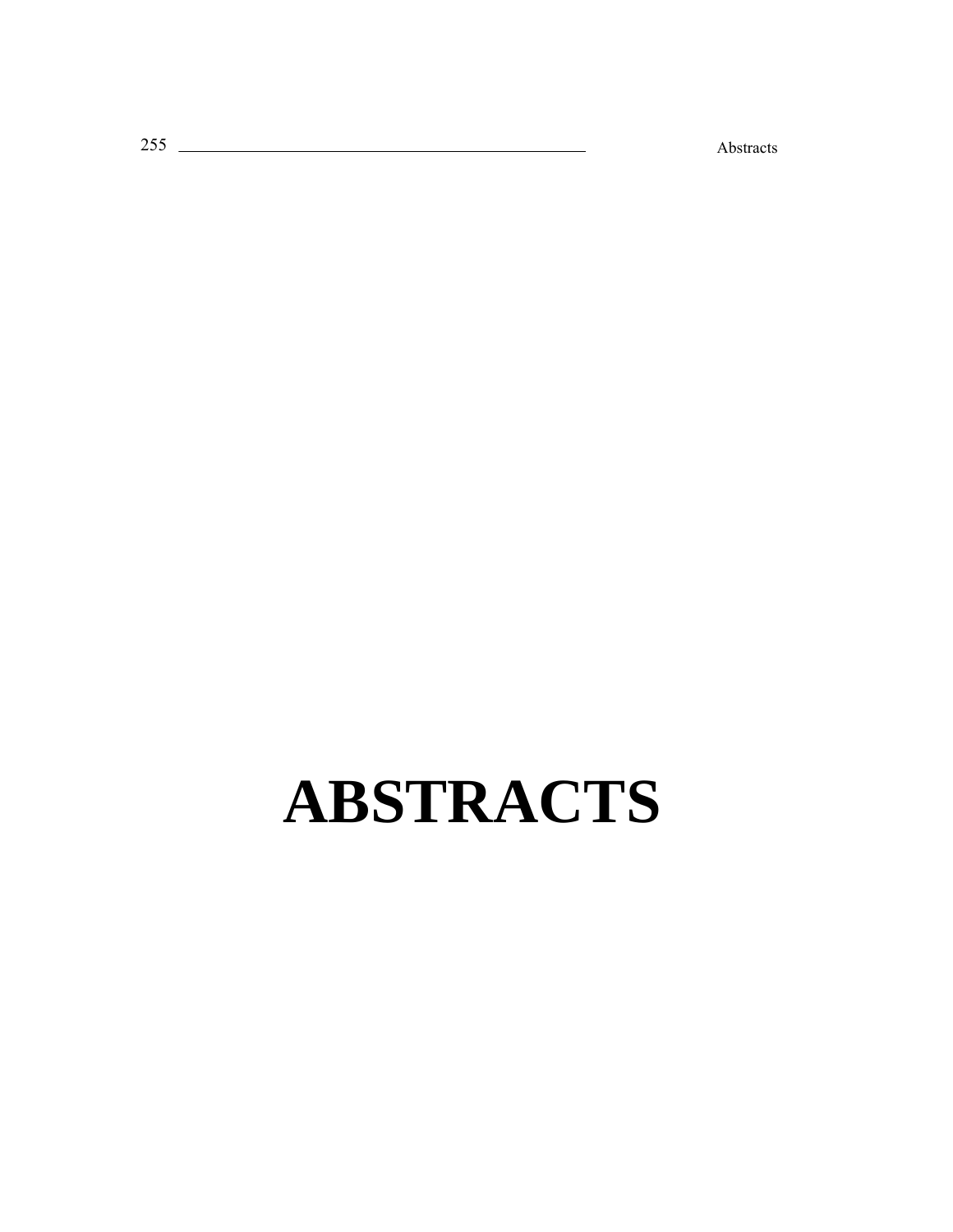# **The Strategy for Alleviation of Urban Poverty in Urban Areas by Resistive Economy Approach (Case study: Tehran Metropolitan)**

| Dr. Issa Ebrahimzadeh                 | Dr. Mohammad Eskandari Sani                     |
|---------------------------------------|-------------------------------------------------|
| Professor of Urban Planning Geography | Assistant Professor of Urban Planning Geography |
| University of Sistan & Baluchestan    | University of Birjand                           |

#### **Soghra Ramezanpour**

M.Sc of Economics and Risk officer at EGFI, Tehran, Iran

Resistive Economy is introduced as a concept of facing with disturbances, surprises and changes. The specifications of this pattern including strengheninig the national economy against the threats, emphsize on propulsion powers and parts, making opportunity, productive, endogenous and extrovert, global thinking and local acting.This research by descriptive and analytical approach and by using spatial bivariate regression at the first step, has investigated about the organization of poor people and its relationship with urban old texture in Tehran. Then has explained and measured the resistive economy by local approach which has led to the identification of components and indices of resistive economy in Nematabad district at the southern part of Tehran. In this direction, questionnaire and deep interview at the local area and the data and information of the responsible foundations and bodies were used for analyzing at Tehran metropolitan. The results show that organizing the urban poverty in Tehran from 1996 up to 2011 shows their centralization in old textures of the city. In the other word, there is a significant relation between the settlement of poor people with the old textures in Tehran which indicates the necessity of adopting resistive economy policies in the old textures. The under study area which also includes the old texture of Tehran city, through using the components including productivity, endogenous, job creation and collective cooperations of resistive economy and during the recent years by development of furniture and office supplies industry has somewhat been able to strenght his residents in the form of social based activities in confronting with the poverty and outside threats. Assessment of local economy indices in the study area shows that collective cooperation for benefiting from the state and municipality bodies has had the most importance among the citizens. On the other hand, establishment of nongovernmental foundations and institutes, fear for lack of financial resources and elongation of renovation projects have the least importance among the local economy indices for Nematabad people . therefore, it is recommended that the policy and decision makers in the filed of urban management, inaddition to facilitate the improvement, help for bedding the development of local economy in the form of social based activities.

**Keywords:** Resistive economy, Local economy, Urban poverty, Old texture of Tehran.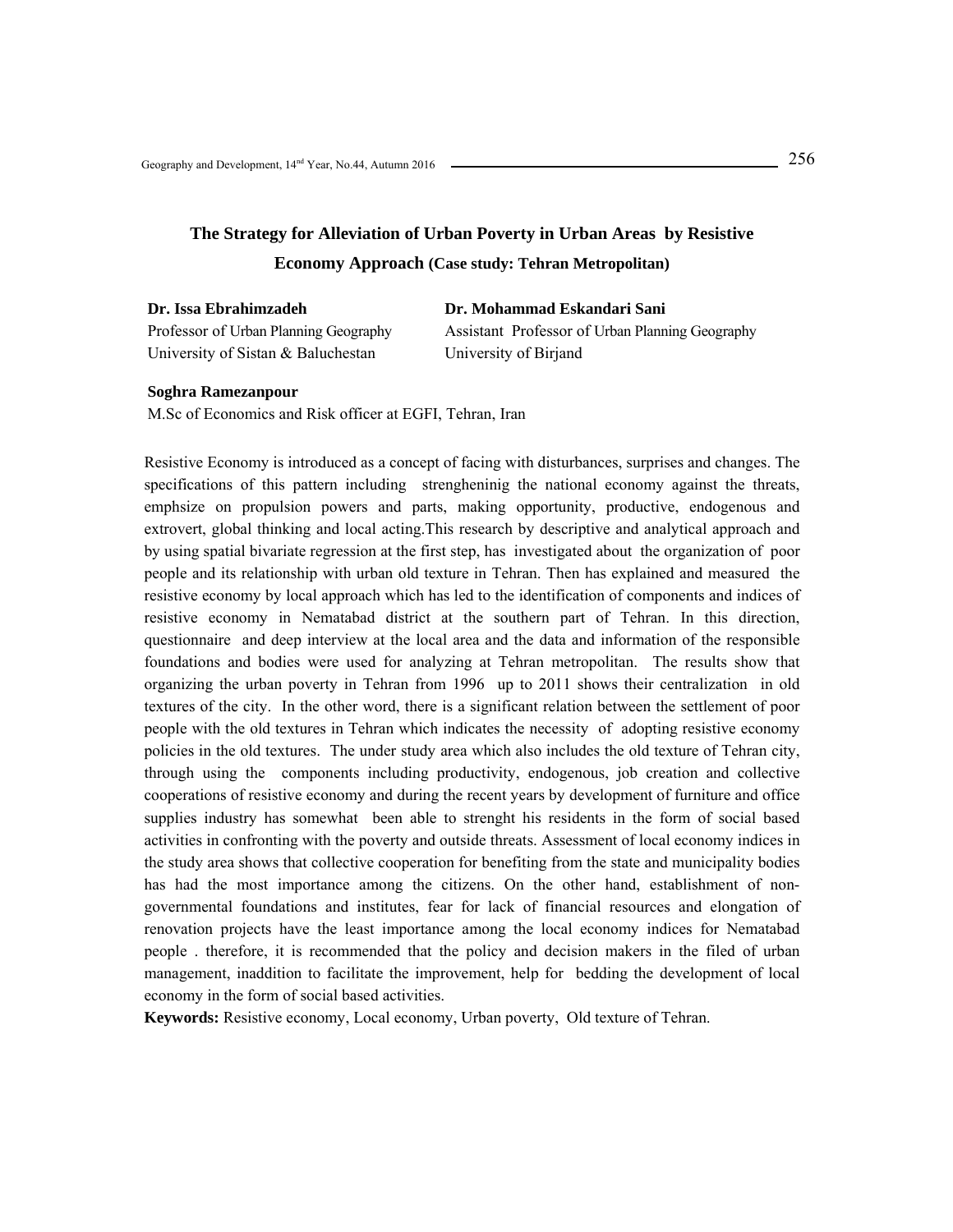## **Integration of WRASTIC Method by Multi-Criteria Evaluation and a Fuzzy Model to Evaluate the Risk of Surface Water Pollution (Case study: Tehran Province and Part of Neighboring Provinces)**

## **Dr. Saeed Karimi**

Assistant Professor of Environmental Planning, Management & Education University of Tehran

#### **Zahra Ghorbaniniya**

Ph.D Student of Environmental Planning, Management and Education University of Tehran

**Fateme Sadat Alavipour**  Ph.D Student of Environmental Planning, Management and Education University of Tehran

**Dr. Hamidreza Jafari**  Professor of Environmental Planning, Management and Education University of Tehran

Nowadays, there is not a comprehensive methodology for contamination risk assessment and modeling of surface water resources. Existing methods just investigate some of the criteria and there is not a GIS-based methodology that can provide the overall risk status in an area by modeling. Consequently, the only existing way is WRASTIC Index which offers a free location overall assessment of the risk status by grading to seven parameters of human and animal wastewater, doing entertainment and recreational, agricultural, industrial activities, size of the area, road and transportation and vegetation density. This research describes the surface water resources contamination risk in new method. In this study, the major part of Tehran province, as well as part of Semnan, Qom, Mazandaran and Alborz provinces by help of a method which is placed in the Multicriteria evaluation framework (MCE), some criteria are evaluated by WRASTIC method and finally is developed by Fuzzy-WRASTIC method. The process of this method are based on producing different layers maps by weighting the criteria and sub-criteria and using the WLC weights. Then, final maps were produced by their fuzzy combination. In the next step, first these sub-layers were combined together by the provided method in WRASTIC model. And then, modeling of pollution risk status was done by fuzzy overlay method and applying the OR  $\cdot$ AND  $\cdot$ SUM  $\cdot$ PRODUCT and GAMMA operators. The results show that use of the OR operator due to a balanced range of values from low to very high in the whole region is the most appropriate operator of risk assessment and analysis for the production of maps. On this basis 31.14 and 27.38 percent of the study area (that is a major part of Tehran and Semnan province) due to the concentration of population and different activities are faced with the high and very high risk for their surface water resources.

**Keywords:** Surface water resources, Contamination risk assessment, Fuzzy, WRASTIC.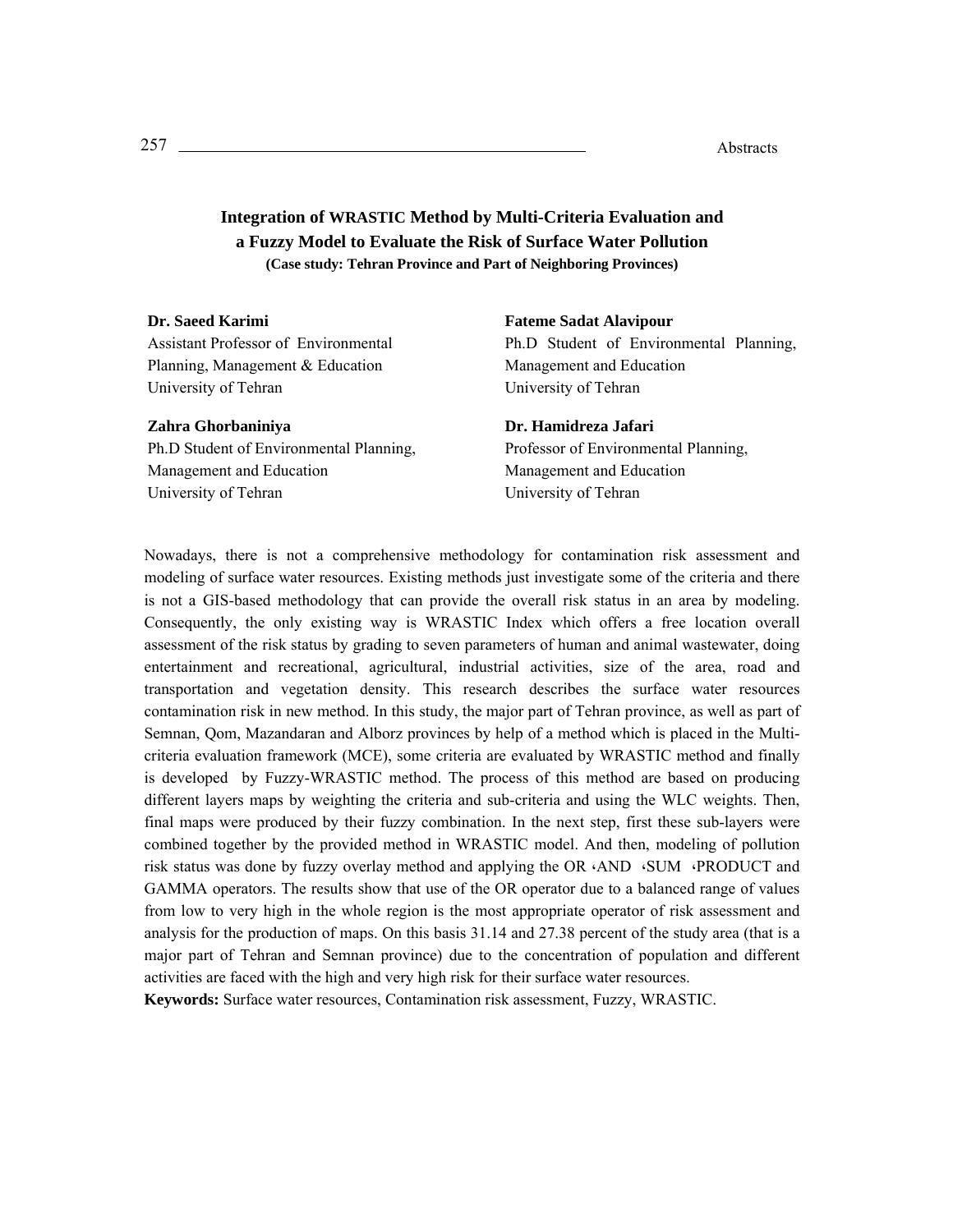## **Presenting Spatial Model to Improve Rural Livelihood by Emphasizing on Sustainable Security (Case study: CSP in Southern Kerman)**

**Dr. Seyed khalil Seyed Alipour**  Assistant Professor of Geography Institute of Military Sciences and Social Studies

**Dr. Aboozar Paidar**  Assistant Professor of Geography and Environmental Planning University of Sistan & Baluchestan

#### **Khadije Sadeghi**

Ph.D Student of Rural Planning Geography University of Sistan & Baluchestan

Today, the communities' security has linked with the military, livelihood, environmental, social and cultural aspects and sustainable security cannot be achieved without providing valid and incomegenerating employment. The societies that look at sustainable security and economic sustainability as a strategic mission, they follow the identifying , strengthening and developing the potential of human, organizational, spatial and location capacities to realize sustainable employment. CSP implementation in rural areas is one of the international mechanisms for the realization of sustainable economy and environment with partnership, spatial planning and regional approach which is implementing in recent years in rural areas of Kerman in southern Iran, including Jazmurian. The aim of this study is to analyze the performance of CSP Jazmurianin about employment and presenting a desirable model for the success of such programs. The research methodology is descriptive – analytical one and the data were gathered through library and field methods and by observation and questionnaires . The sample society is 8 villages under the implementation of the CSP and 60 people of development heads are the member of CSP.The method for data analysis is the use of Anova test and Tone example in SPSS environment . The results of the research showed that in most of the villages, the rate of successful employment was less than 50 percent. Results of Anova test showed that there is a significant difference between the quad policies in the field of employment and the T test results showed that the success of education policy-based jobs are higher than the other ones. Based on the research findings, the education based policy and then space-based have been more effective in creating jobs in comparing with organization based and experience based policies. Presenting an optimal pattern requires that the strength points to be focused and its weak points to be removed. The optimal model of employment and the rural economy in addition to observe the process, integrity, and partnership should be based on the reality of the human being and infrastructure and local circumstances, standards, spatial location and pattern of the residents of each village.

**Keywords:** Sustainable security, Sustainable rural economy, Carbon sequestration project (CSP), Jazmurian.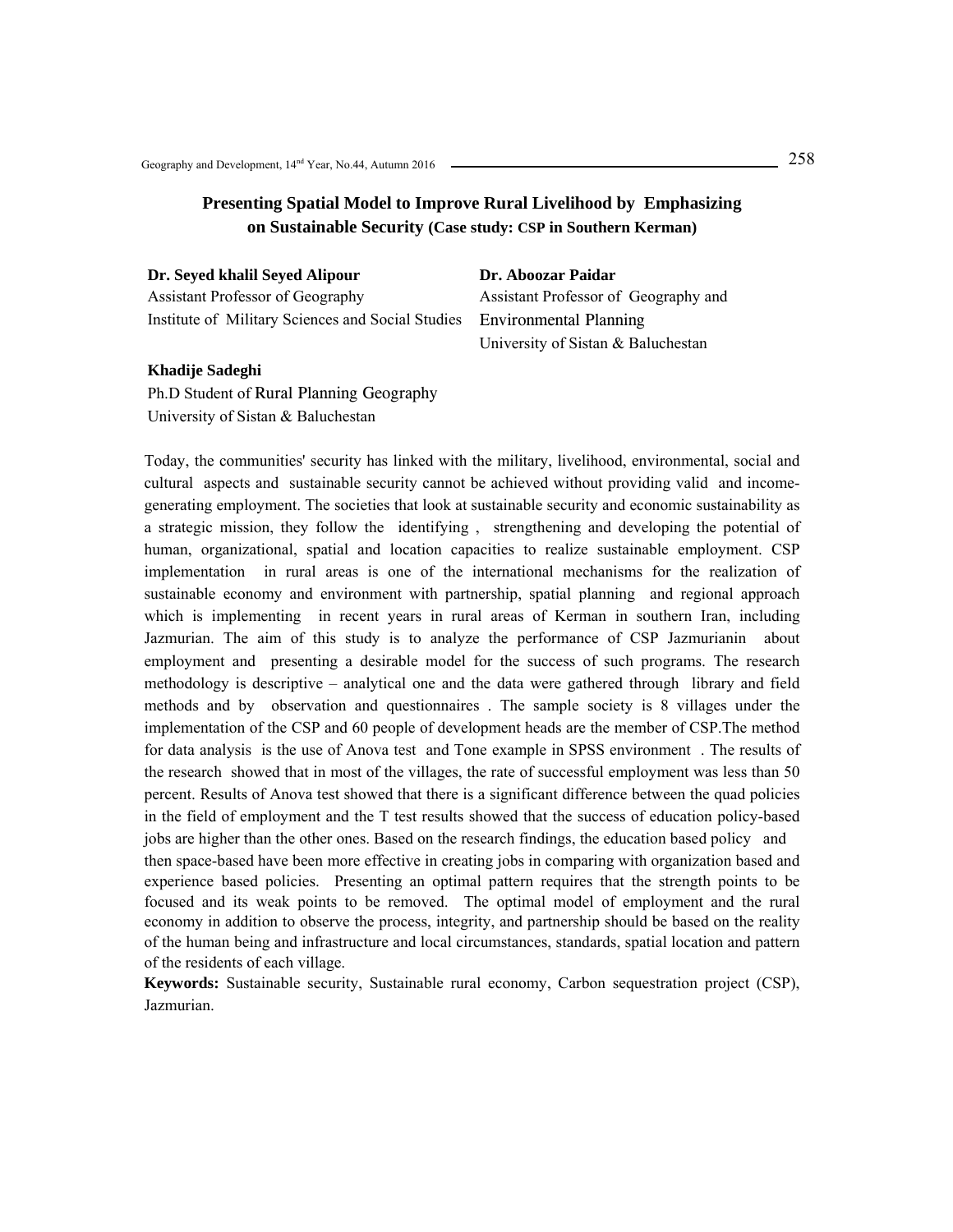## **Assessment of the Impacts of Inter-Basin Water Transfer on the Bed River Morphology in the Origin Basin (Case study: Zab River Basin)**

**Dr. Ezatollah Ghanavati**  Associate Professor of Geomorphology University of Kharazmi

#### **Dr. Dawood Talebpoor Asl**

Educational & Research Expert of Geomorphology University of Kurdistan

**Dr. Saeed Khezry**  Associate Professor of Geomorphology

University of Kurdistan

In recent years, in order to revive the Urmia lake and preventing the negative environmental impacts, the water transfer project from Zab River to Urmia Lake has being studied and implemented. In this paper, it is tried to assess the possibility of morphological changes of Zab River due to implement of project at the downstream of Kanisev dam. The research method is mainly analytical method.The data of this study include Geological map of 1/100000 scale, areal photographs, LANDSAT 8 (ETM sensor) satellite imagery, GDEM images of ASTER with resolution of 15 meter, meteorological data and hydrological surface water of the under study area. The data were collected using libraries and referred to agencies and organizations, web sites and field surveys.Results showed that after water impoundment of Kanisev dam and transferring water to Urmia Lake, the average of the Zab River discharge in the hydrometric station of Grzhal will decrease from 1464.72 to 653.42 million cubic meters per year and the bed river at downstream will decrease drastically. So that in September and October. Zab bed river from dam wall to the Abkhorah tributary will be dried approximately. The decline of flow will cause changes of the morphological indexes such as cross-section and longitudinal-section and hydrological features similar to depth and velocity of flow. With reduction of discharge at the downstream of Kanisev dam, at A section, the flow of river will pass of the deepest bed river in which new terraces, narrowing cross-section, remove the side vegetation or retreat to far from will occur. At B section, the power of flow will focus toward the side of the river and also cut-off them, finally lead to fill the pothole using deposition. At the last section, C, with increasing distance from Kanisev dam and enhance sediment load rather than transport capacity, both depth and width of the bed river due to creation the point bars along flow and sedimentation at the sides will decrease.

**Keywords:** Zab river basin, Inter-basin water transfer, River morphology, Urmia Lake.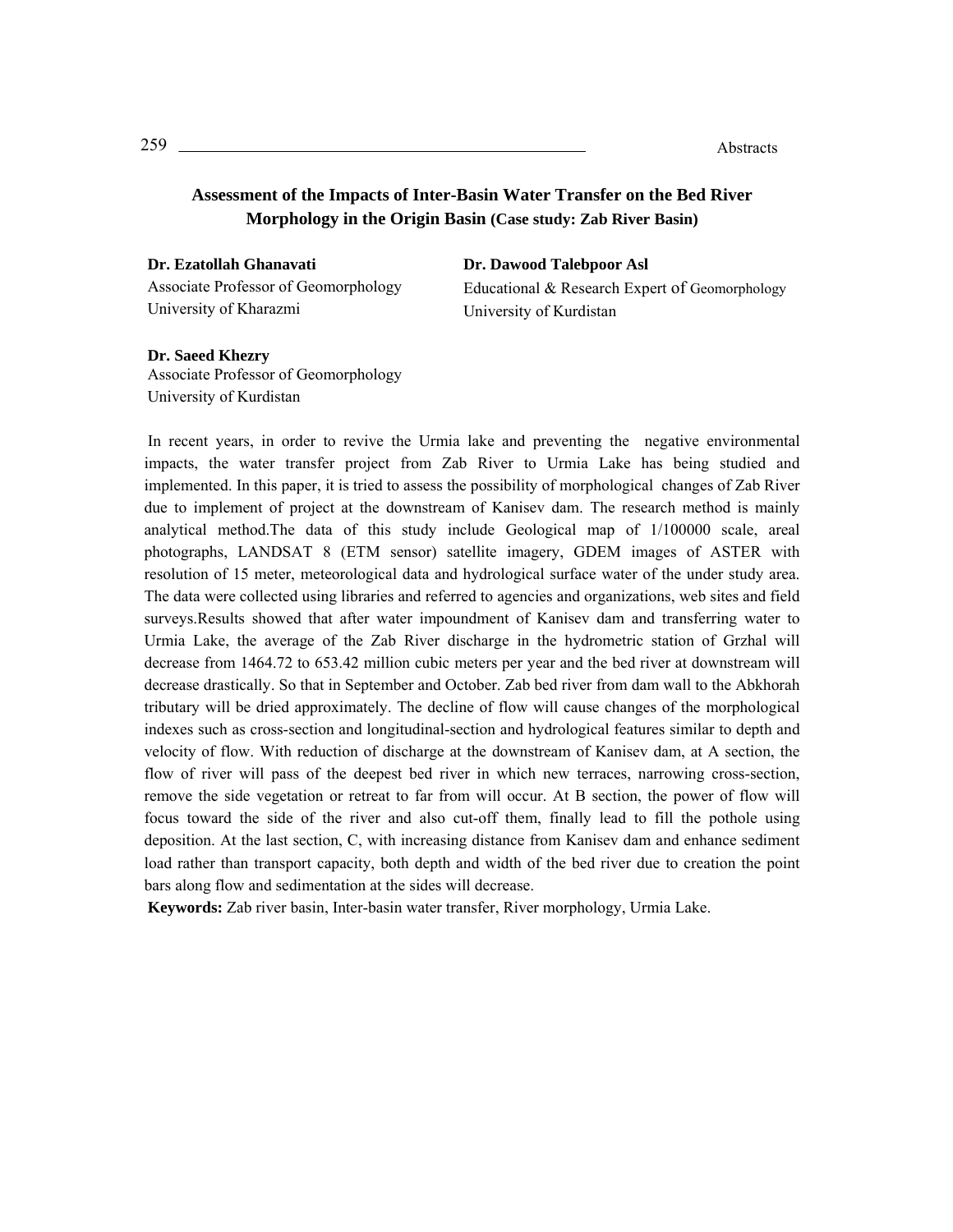## **Modeling the Consequences of Garden Cities Development by Using Grounded Theory (Case study: Zanjan City)**

| Dr. Jafar Yaghoubi                            | Kolsom Hamidi                          |  |
|-----------------------------------------------|----------------------------------------|--|
| Associate Professor of Agricultural Extension | Ph.D Student of Agricultural Extension |  |
| and Education                                 | and Education                          |  |
| University of Zanjan                          | University of Zanjan                   |  |

The subject of garden city from the beginning of its emergence up to now has been faced with a great deal of agree and disagree ideas. The purpose of this study was to analyze the consequences of the garden cities and solutions to improve this project in Zanjan. Grounded theory methodology was used in this study. Information in this study were collected by using semi-structured interviews with a sample of 32 members of academic staff in University of Zanjan and experts of Agricultural Jihad Organization of Zanjan. Content analysis of interviews showed, 101 phrases in connection with the development of garden cities were extracted.

List of these phrases regard to concept affinity and hierarchy coding in grounded theory grouped in 23 concepts and three categories as follows: positive consequences, negative consequences, and strategies for improvement that each one shows an aspect of development of the city gardens' subject. The results showed that positive consequences of garden cities' development often affect on the owners of Garden cities, while the negative consequences of the project will cover the entire of the community. Based on the results, strategies to improve garden city projects in Zanjan were classified in seven categories including: Focus on the water crisis in the licensing and using method, implying accurate management to prevent the illegal establishment and development, scientific supervision before permission to create a garden city, Citizens demand reduction for garden cities, promotion of production based along with recreation, using capabilities of agricultural graduates and integration of tourism and training in management of garden cities.

**Keywords:** Garden city, Sustainable development, Agriculture, Environment.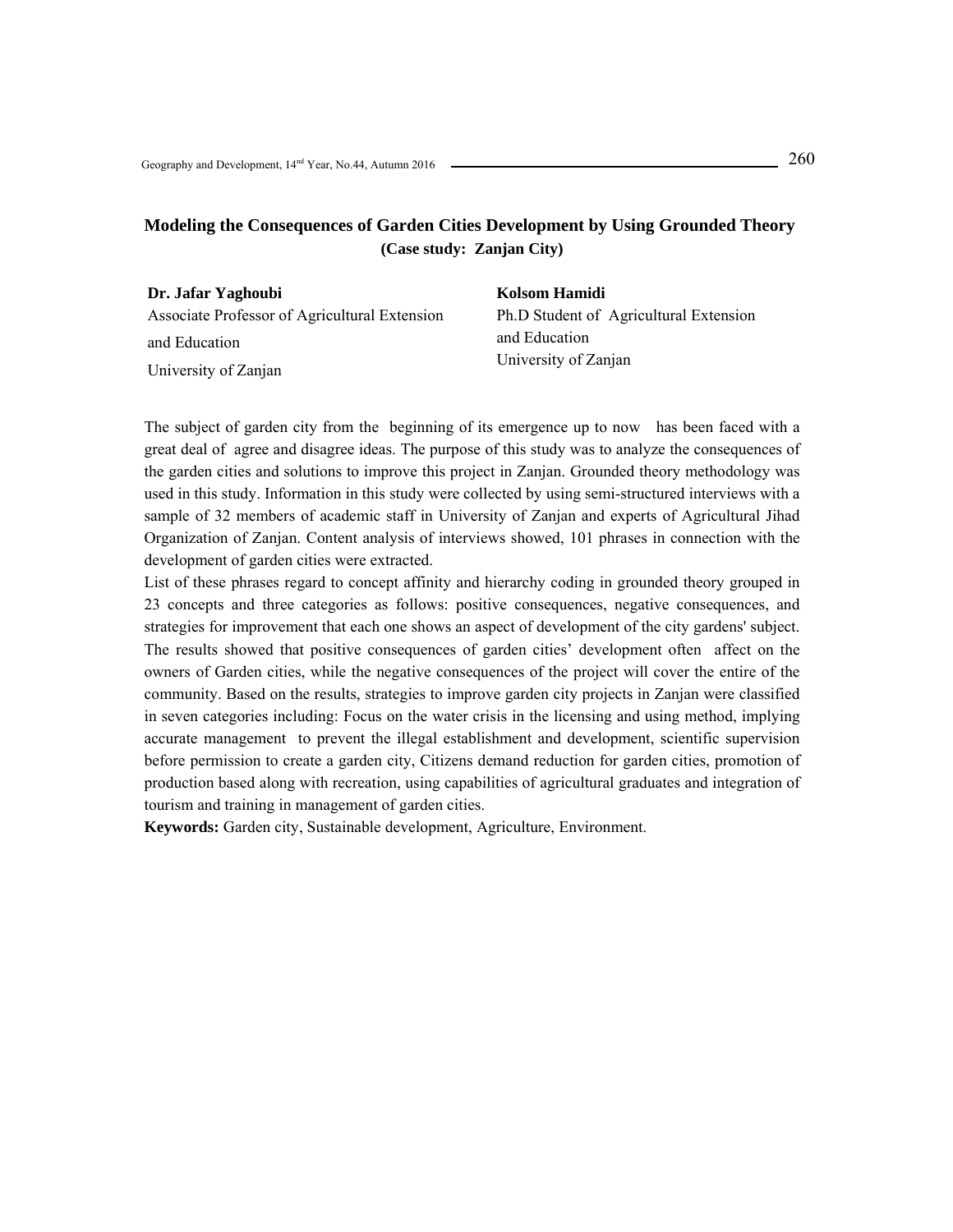# **Evaluation of Karst Development Based on Hydrodynamic and Hydro Geochemical Characteristics of Karstic Springs (Study area: Qalajeh Anticline and Parav Biston Block)**

**Dr. Shahram Bahrami**  Associate Professor of Natural Geography University of Hakim Sabzevari

**Dr. Mohamad Ali Zangane Asadi**  Associate Professor of Natural Geography University of Hakim Sabzevari

#### **Ali jahanfar**

Ph.D. candidate of Geomorphology, Hakim Sabzevari University

Assessment of hydrodynamic and hydro geochemical characteristics of springs in karstic landforms of Zagros can be appropriate guide for determination of karst development. The aim of this study is to compare the karst development by hydrodynamic and hydro geochemical characteristics of karstic springs in Folded and High thrusted Zagros belt. In this research, recession coefficient of karstic spring hydrographs,the most important oxides existed in calcareous formations, hydrological data of springs were analyzed. First, study area landforms were identified using satellite imagery and topographic and geological maps. After assessing the karst geomorphology and geology of the study area, the hydrograph recession coefficients of 4 springs in Folded zagros belt and 7 springs in High thrusted Zagros were calculated. Results show the close relation of litho logy/fractures with hydrological behavior of groundwater system in Zagros Folded belt and the lack of meaningful relations between litho logy/fractures and hydrological behavior of groundwater system in High thrusted Zagros. Based on hydrodynamic and recession coefficient of springs, the enlargement degree of karst in Parav Biston block was determined 5-6. The enlargement degree of karst in Qalajeh karstic aquifer was determined 2.5 to 3. The springs flow in Parav Biston block has linear and turbulent sub regimes while Qalajeh springs have only invariable regime. Evaluation of limestone and chemical analysis of spring's waters of the study area reveal higher purity of Biston limestone compared to Asmari limestone, hence implying that there are conduit and diffuse flow in Biston and there is diffuse flow in Qalajeh.

**Keywords:** Karst, hydrodynamic, Hydro chemical, Karst springs, Qalajeh, Prav-Biston.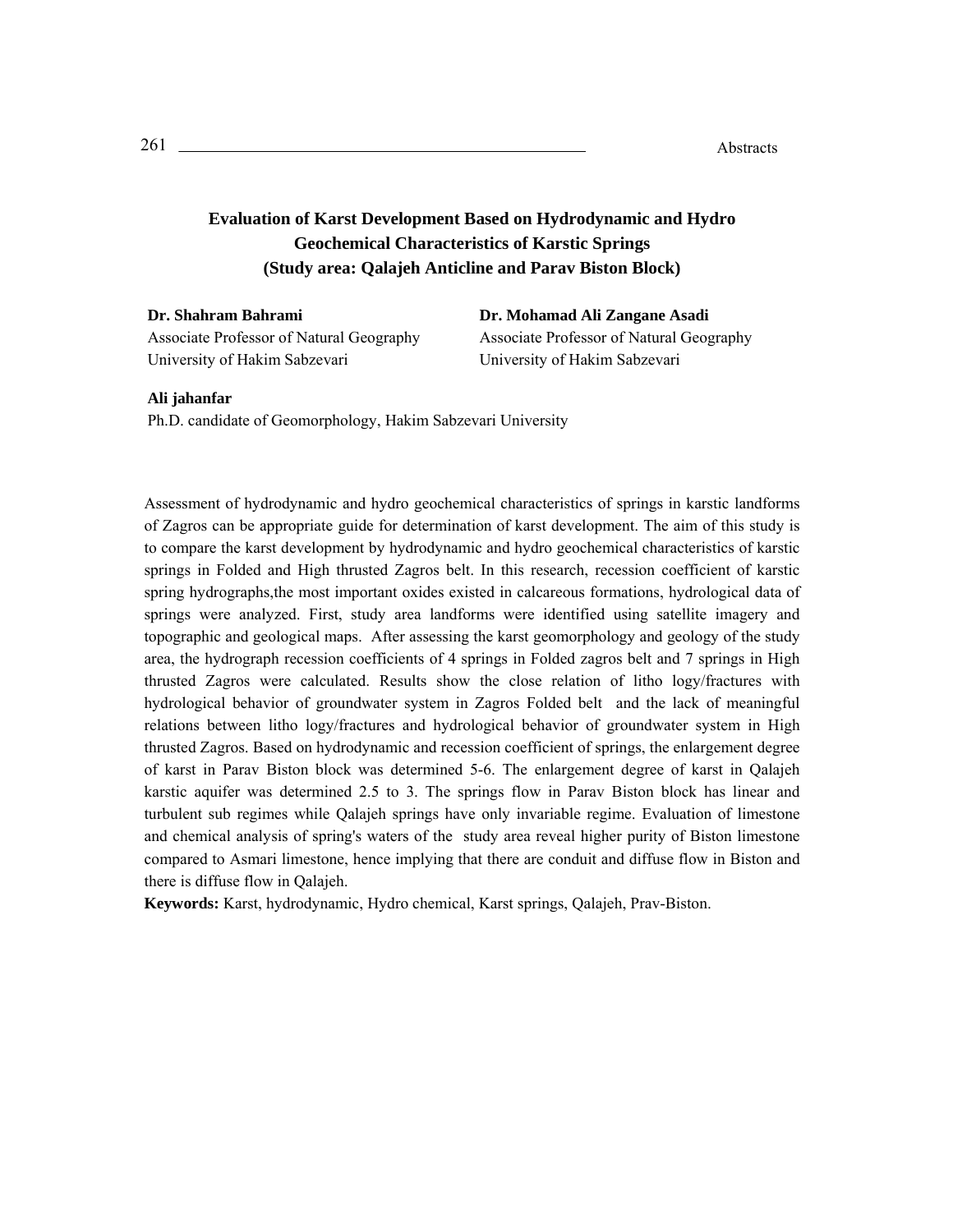## **The Different Readings and Approaches of State and People in Environmental Issues (Case study: Varaminian Farmers' Attitudes toward the State Policy-Making in Waste-Water)**

| Ali Enayati Shabkolayee                       |
|-----------------------------------------------|
| Ph.D Candidate of Political Sociology         |
| Islamic Azad University, Science and Research |
| Branch, Tehran                                |
| Niloofar Fallah Rastegar                      |
| M.Sc Student of Water and Sewage Engineering  |
| University of Tehran                          |
|                                               |

Water Crisis is one of the most important environmental issues of Iran in the recent years which has been taken in to consideration by the state and different social groups. The farmers have realized the water crisis more than others, and therefore, for solving the problem of water, they have used alternatives waters such as wastewater. However, the use of wastewater has limitations in terms of product and the land.This article, by using grounded theory Method seeks to clarify the interpretation, meaning and behavior of farmers in the use of wastewater. The statistical society of the current research is all the farmers engaged in the agricultural lands of Varamin plain, which through theoretical sampling and available sample method, the theoretical saturation was obtained through interview with 38 people. The results of interpreting the farmer approach toward the state policy making about the waste water, shows the distrust toward the state policies and its impact on the incorrect function of the farmers in using waste water. In addition, the results of this study show that the personality universality and individuality manner in an atmosphere of insecurity, conflict between the agency in the selection of irrigation methods and lack of accountability are the results of this phenomenon. Core category that include general categories, is "community rupture from the national policies".

**Keywords:** Environmental Issues, Waste-Water, Good- Governance, Water crisis, National policies, Local communities.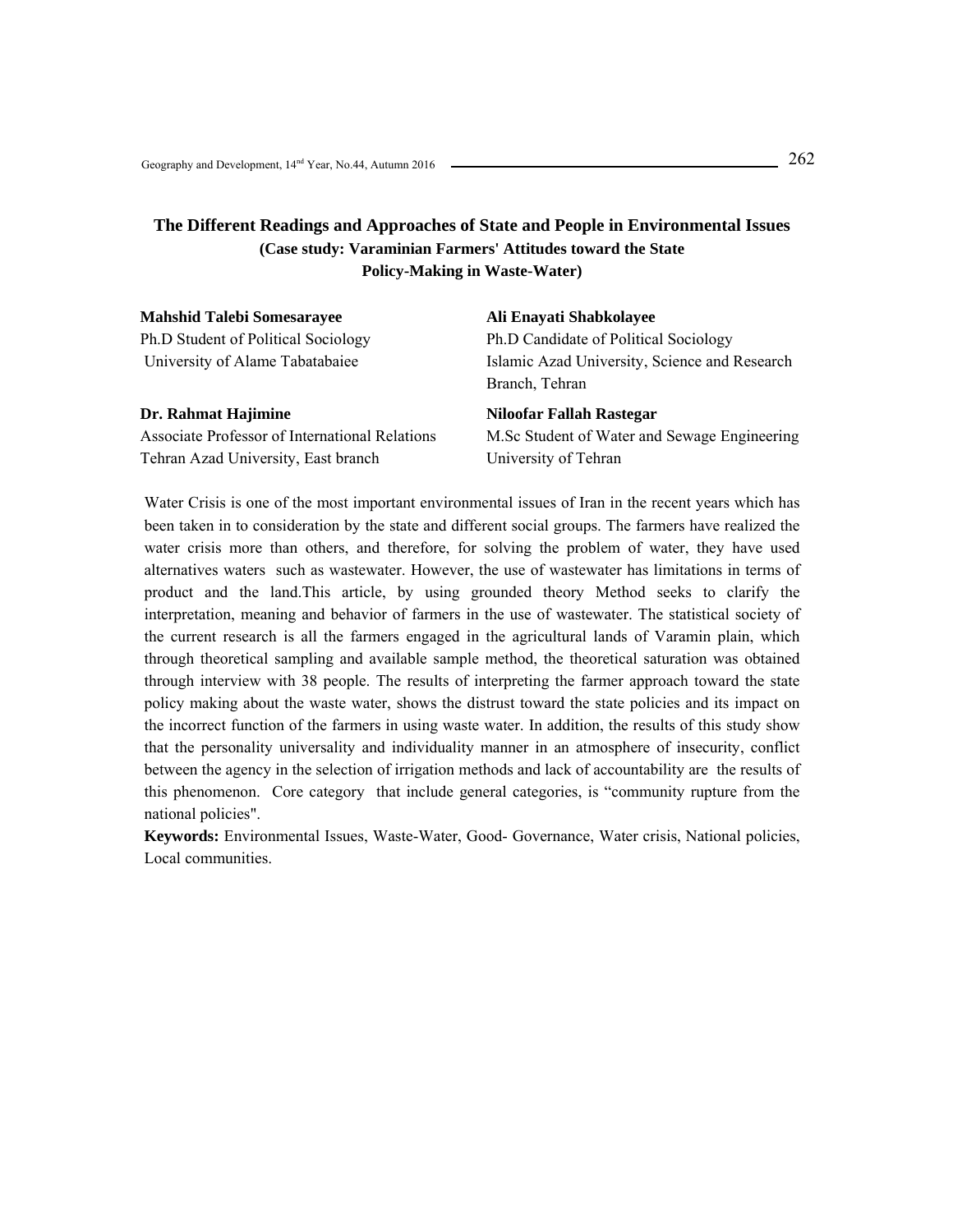## **The Periodical Spatiotemporal Changes of the Frequency and Continuity of Cooling Waves (Case study: The North West of Iran)**

**Dr. Masood Jalali** Assistant Professor of Geography University of Zanjan

**Mehdi Doostkamian** Ph.D Student of Climatic Changes University of Zanjan

## **Fereshte Bigdeli Mohammadi**

M.Sc Student of Synoptic Climatology University of Zanjan

In this study , for analyzing the spatiotemporal changes of the trend for continuity cooling waves of the North West of Iran, the minimum temperature data from year 1981 for 42 synoptic and Climatology stations, which have had maximum statistical length have been used. The extracted data, by using programming facilities in Surfer environment was interpolated and a matrix of size  $5082 \times 11323$  ( cell\* day) for a 31-years statistical period was obtained, which was used as a data base in the next stages. For the calculations, the programming facilities in Matlab software and for graphical operations, Surfer software have been used. The results obtained from the study showed that cooling waves, while having high spatial changes, has had sharp daily drops. While the under study areas at the east and north east regions has had the most spatial changes.

However, in the continuation of six and seven days, the spatial variation of coefficient variation is reduced. The results of the trend analysis indicate that the cold waves have experienced many changes during different periods, so that in the first period (1989-1980) and the third (2010-2000), the cooling waves in most studied area has experienced a decreasing trend( especially in the south and south east parts) , While in the second period (1999-1990) the cold waves of the north and north west has had a noticeable increase. So that , this increase is more sensible in the east and the south east part of the study area. In total, it can be said that while the cooling wave trend has been decreased, to ward the recent periods, has had a low covering, so that in two days continuation, this feature is more visible.

**Keywords:** Cold waves, Continuity, Change the location, Spatial distribution, North West of Iran.

<sup>263</sup>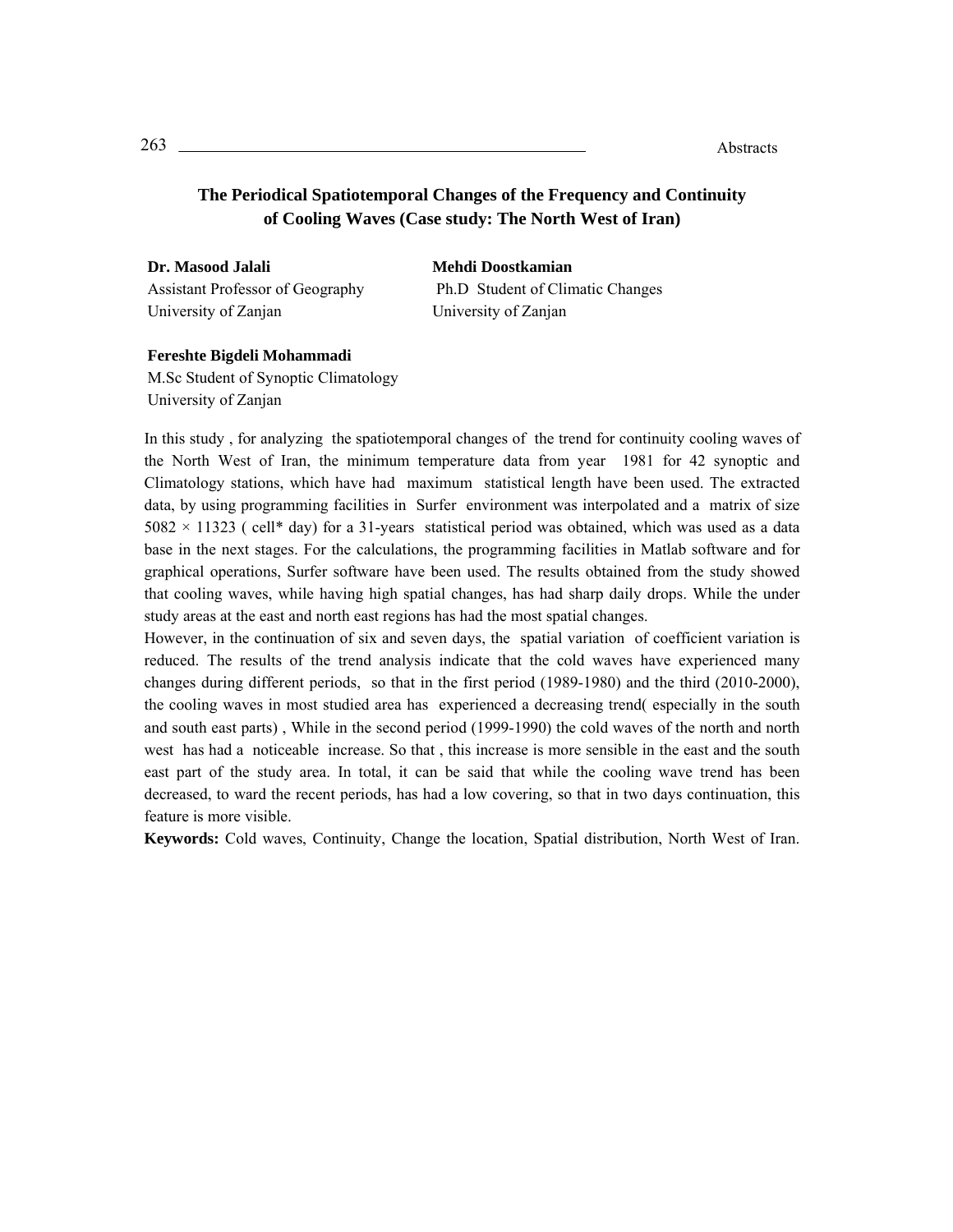# **Comparative Study of Regional and Neighborhood Parks in Jiroft City and Their Optimum Locating by Using Geographical InformationSystem (GIS)**

**Dr. Hosein Yaghfoori** 

Assistant Professor of Urban Planning Geography University of Sistan and Baluchestan

**Dr. Samad Fotoohi** 

Associate Professor of Natural Geography University of Sistan and Baluchestan

#### **Zahra Aberkar**

M.Sc of Urban Planning Geography University of Sistan and Baluchestan

Green spaces and parks are one of the recreational and welfare services which in addition to having hygienic and mental aspects, have a great importance in urban sustainable development and are considered as one of the indices of the societies' development .In this study which is performed based on descriptive-analytical method, the distribution status of local and regional park of Jiroft city has been studied and analyzed and while describing the current situation, its desirable condition by locating new parks at regional and local scale has been presented. For the considered analysis and locating new parks, GIS software and current analysis have been used with respect to the capability of Geographical Information System and by presenting an appropriate pattern are seeking optimum establishment and distribution of park in the city. For this purpose, with respect to the type of park , firstly the criteria effective on their locating were recognized and then converted the criteria in to readable informative layers for the software and the required distance has been created for each layer. Then, for creating pattern, with respect to the effect of each layer and their paired comparing by Super Decision software , the weight of each layer was calculated. Finally by using the results obtained from incorporation of informative layers, the lands of Jiroft city for selecting the appropriate locations for each park, was divided in to 5 groups from very good up to very poor. Jiroft city is a type of city which has not an appropriate distribution of green space and the per capita for regional and local parks is 1.30 and 0.53 m2 for each person.

**Keywords:** Regional and local parks, Spatial distribution, Spatial, Geographic information systems, Jiroft.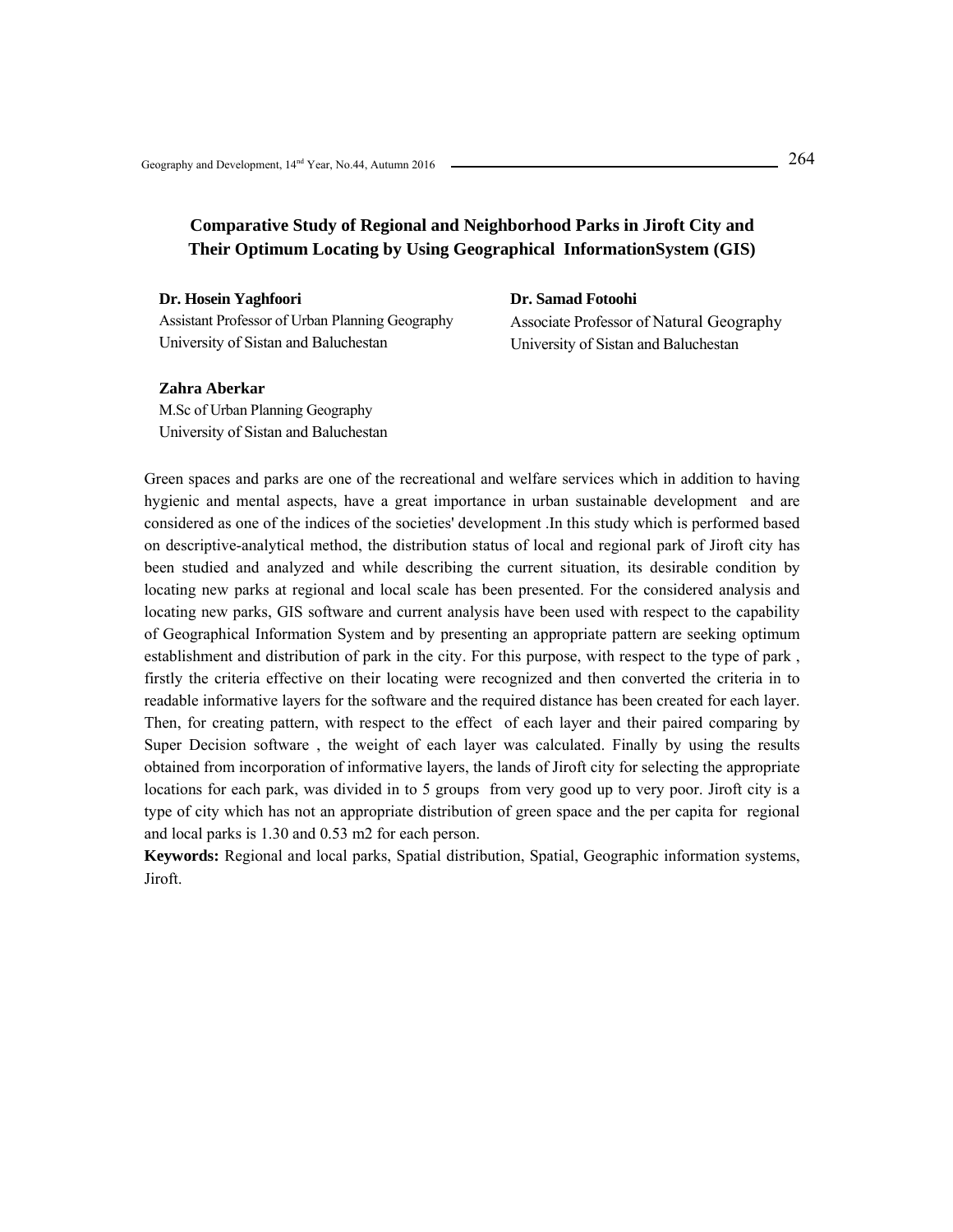# **Assessment of the Relationship Between the Independent Variable of Awareness about the Soil Protection and Watershed Management with the People's Participation in the Catchment Areas for Rural Development**

|  |  | Dr. Bahram Mohammadi Golrang |  |
|--|--|------------------------------|--|
|--|--|------------------------------|--|

**Professor Lai Foodsi**

Asistant Professor of Watershed Management Research Institute of Khorasan Razavi Agricultural and Natural Resources Research and Education Center Professor of Putra University Malaysia

#### **Professor Seyed Hamidreza Sadeghi**

Professor of Tarbiat Modares University Nour city, Mazandaran

The recent studies in most of the countries show the impact of a large number of factors including: satisfaction, knowledge, condition, individual particulars, population specifications and behavioral variables in the people's participation. The important issue is that whether such variables are effective on the amount of people's participation in Iran? The objective of this study is to review the effective relationship factors on the farmers' knowledge in applying the Watershed Management Program(WMP) operations in Kooshkabad catchment area located in Khorasan Razavi Province in Iran (85 km2). The main objective of this study is to evaluate the factors which are effective on the people's participation in Iran. The total population of the under study catchment area is 1250 people  $(n=1250)$ , in which 200 persons were selected by classified random sampling method  $(n=200)$ . In fact, this research is designed to study the relationship between the awareness about Watershed Management Program (WMP) and level of participation in WMP in Iran. To this end, a provisional research was performed and its data were gathered through the interview with the residents of 6 villages at the downstream part of Karde dam catchment area. The knowledge and participation scale in watershed management operations is 0.90 and 0.92 respectively, which about half of farmers have the knowledge about watershed management operations and the participation level was at an intermediate level and there is a positive and significant relationship between the farmers' knowledge about watershed management program. Although, based on the findings, the level of social participation of people is more than the economical and environmental participation, in addition the findings show that the knowledge level of respondents about such operations has been low up to medium level and participation in it has a positive and meaningful relationship with the knowledge of such operations. ( $r = 0.611$ ,  $P=0.000$ ).

**Keywords:** Knowledge, Participation, Watershed Management program (WMP), Significant relationship.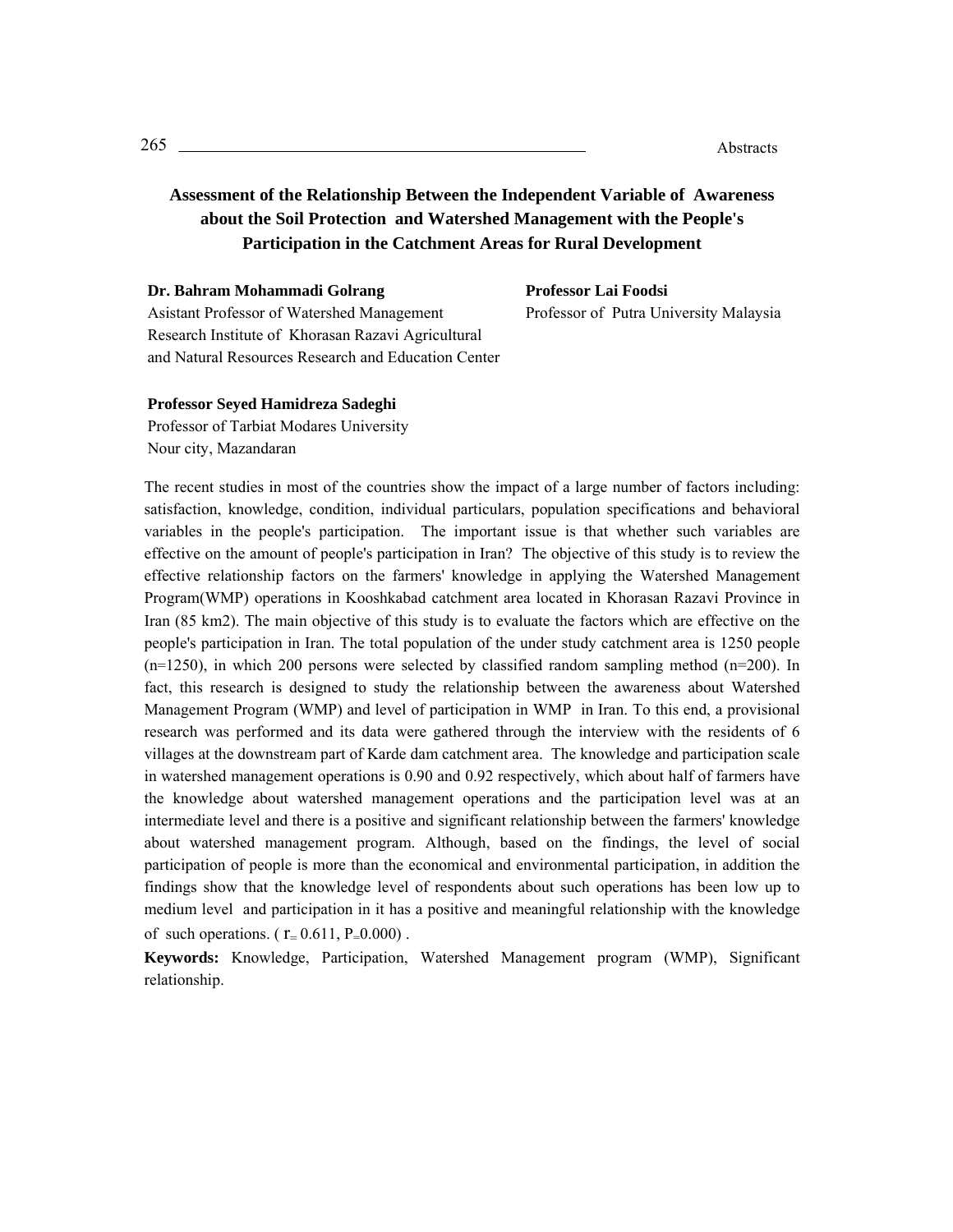## **Study the Situation of Social Security in the Side Walk Construction in Ardebil City**

**Dr. Mohamadhasan Yazdani**  Assistant Professor of Urban Planning Geography University of Mohaghegh Ardabili

## **Anahita Sedehg**

M.Sc of Urban Planning Geography Azad University of Ardabil

## **Asghar Pashazadeh**

Ph.D Student of Urban Planning Geography University of Mohaghegh Ardabili

One of the most important urban spaces that citizens, in addition to leisure time will use for supplying the life requirements, social interaction and so on are the urban sidewalks. Choosing the side walk routes need to indices that in addition to increasing access and safety for citizens could also provide them social security. In this regard, the present study has evaluated the mausoleum of Sheikh Safi up to Ardabil Jomeeh mosque in order to achieve the sidewalk area. The main aim of this study is to recognize the effective indices on the side walks from the view of citizens in order to study the relevance of the under study area for creating the side walk axis. The present study is of descriptiveanalytical one and from the objective point of view has functional aspect.Ardebil citizens form the study population of the research and by Cocran Formula, 383 people chosen as sample and questionnaire randomly distributed between them. For analysis, single-sample t-test (Klvmvgrvf-Smirnov test to check for normal distribution), t-test independent, one way variance and multivariate regression were used.The findings suggest that, if side walk is constructed in this area, this side walk will be in an inappropriate conditions in terms of social security. Also the age and education level of those questioned was effective in their perception about quality of sidewalk. And regarding the effective criteria on the quality of sidewalk, the multiple regressions showed that about 85.1 percent of the side walks' quality variance define the ninth criteria of the research. So that urban services with 68.8 percent was placed at the first rank and the economic impact by 0.032 percent placed at the last rank of the ninth criteria of the research.

**Keywords:** Side walk, Environmental quality, Social security, Ardabil city.